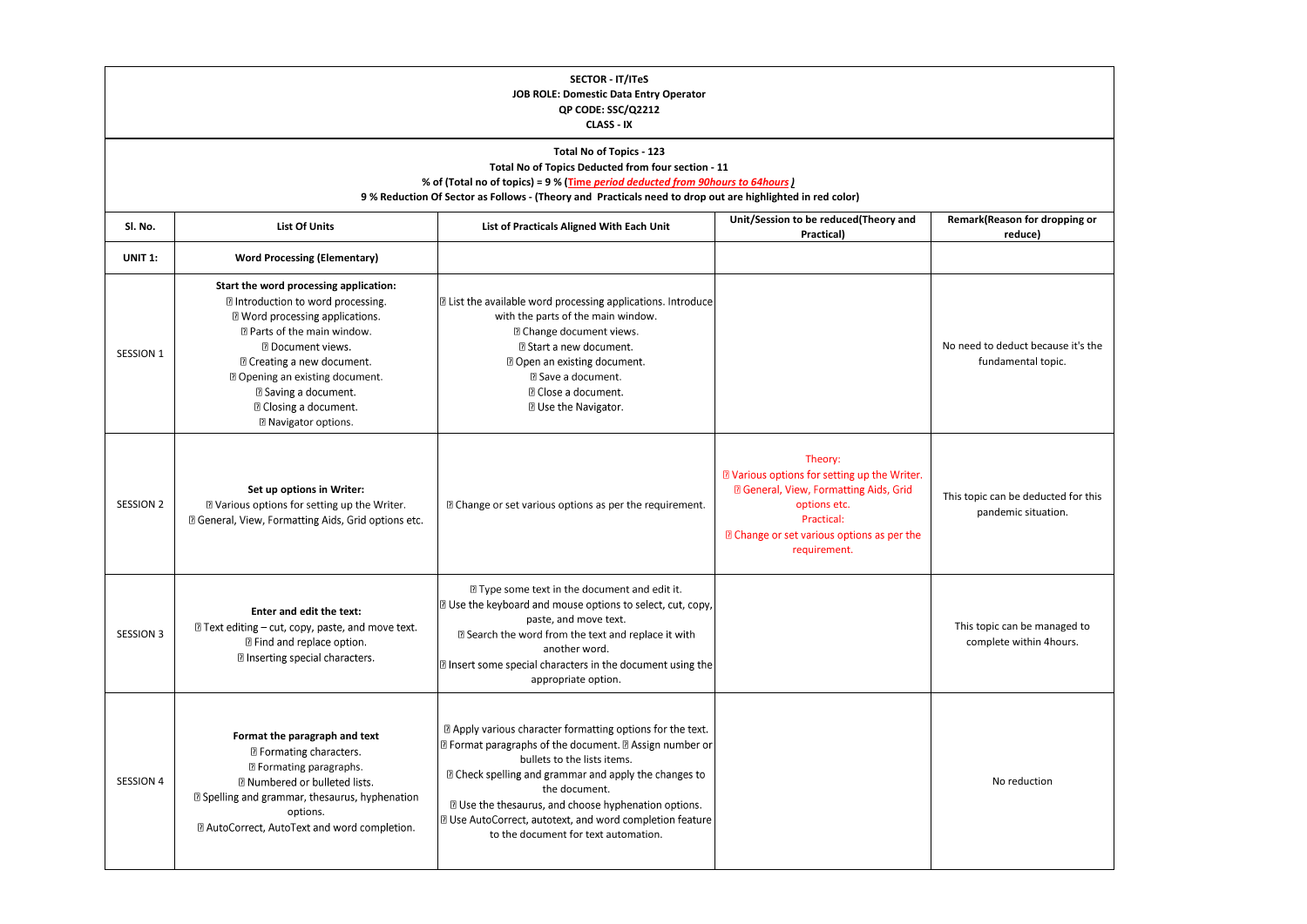| <b>SESSION 5</b>   | <b>Format pages</b><br>I Inserting page break.<br>12 Changing page margins.<br><b>sqrt</b> Page layout – columns and frames for page layout.<br>Il Headers and footers.<br>7 Page numbering in various formats.<br><b>Z</b> Borders and background.                                                                                                                                                                            | 12 Create a document and change the page margins as per<br>requirement.<br>I Insert page break in the document.<br><b>D</b> Define the page layout using columns and frames.<br>I Insert and format headers and footers.<br>I Insert and format page numbering.<br>a Assign borders and background to the page.                                                                                                                      |                                                                                                                                                                                                                                                                                                                                                                                            | No reduction                                                                                                 |
|--------------------|--------------------------------------------------------------------------------------------------------------------------------------------------------------------------------------------------------------------------------------------------------------------------------------------------------------------------------------------------------------------------------------------------------------------------------|--------------------------------------------------------------------------------------------------------------------------------------------------------------------------------------------------------------------------------------------------------------------------------------------------------------------------------------------------------------------------------------------------------------------------------------|--------------------------------------------------------------------------------------------------------------------------------------------------------------------------------------------------------------------------------------------------------------------------------------------------------------------------------------------------------------------------------------------|--------------------------------------------------------------------------------------------------------------|
| SESSION 6          | Create and use table<br>I Table menu options.<br>I Creating table in Writer.<br>I Inserting row and column in a table.<br>17 Merging and splitting the rows and column.<br>styles.<br>I Changing the properties of table.<br>I Formating a table layout and table text.                                                                                                                                                        | <b>D</b> Explore Table menu options.<br><b>D</b> Create table.<br>a Insert row and column in a table.<br>I Merge and split the rows and column.<br><b>If Changing the appearance of table using AutoFormat  If Change the appearance of table using AutoFormat styles.</b><br>I Change the properties of table.<br>I Format a table layout and table text.                                                                           | Theory:<br><sup>2</sup> Changing the appearance of table using<br>AutoFormat styles.<br><sup>2</sup> Changing the properties of table.<br><sup>2</sup> Formating a table layout and table text.<br>Practical:<br><sup>2</sup> Change the appearance of table using<br>AutoFormat styles.<br><sup>2</sup> Change the properties of table.<br><b>D</b> Format a table layout and table text. | All the deducted topics can be covered<br>in Class - X and all retained topics can<br>be covered in 2 hours. |
| SESSION 7          | <b>Print the document</b><br>17 Printing options in Writer.<br><sup>2</sup> Previewing pages before printing.<br><sup>2</sup> Printing brochure.<br>12 Printing envelops and labels.<br>I Export the document to PDF.                                                                                                                                                                                                          | <sup>2</sup> Print the document.<br><b>I</b> Print the document with various options.<br>12 Preview pages before printing.<br><b>D</b> Print Brochure.<br><b>D</b> Print Envelops and Labels.<br>I Export the document to PDF.                                                                                                                                                                                                       |                                                                                                                                                                                                                                                                                                                                                                                            | No reduction                                                                                                 |
| UNIT <sub>2:</sub> | <b>Spreadsheet Applications (Elementary)</b>                                                                                                                                                                                                                                                                                                                                                                                   |                                                                                                                                                                                                                                                                                                                                                                                                                                      |                                                                                                                                                                                                                                                                                                                                                                                            |                                                                                                              |
| SESSION 1          | <b>Create a Spreadsheet</b><br>I Introduction to spreadsheet application.<br>I Creating, opening and saving spreadsheets.<br><sup>2</sup> Spreadsheet navigation.<br>I Spreadsheet items.<br>I Columns and rows operation.<br>7 Operations performed on sheet.<br>12 Freezing, unfreezing rows and columns.<br><b>D</b> Splitting the screen horizontally or vertically.<br>I Using navigator.<br><b>D</b> Document properties | I Introduce with spreadsheet application.<br>17 Create, open and save spreadsheets. 17 Navigate within<br>spreadsheets.<br>I Select items in a spreadsheet.<br>I Insert, delete single and multiple rows or columns in a<br>sheet.<br>I Insert, move, copy, delete and rename a sheet.<br>I Freez, unfreez rows and columns.<br><b>Z</b> Split the screen horizontally or vertically<br>I Use the navigator and document properties. |                                                                                                                                                                                                                                                                                                                                                                                            | All these fundamental topics can be<br>managed to complete within 5 hours.                                   |
| <b>SESSION 2</b>   | Enter and edit the text in spreadsheet<br>17 Different ways to enter data in spreadsheet.<br>a AutoInput, Fill tool, and selection lists to speed up<br>data entry.<br>12 Merging and spiting cells.<br>I Editing data in cell - delete, replace, paste and insert.                                                                                                                                                            | I Try different ways to enter data in spreadsheet and note<br>the efficient way.<br>7 Use AutoInput, the Fill tool, and selection lists to speed<br>up data entry<br>17 Merge and split cells.<br>■ Edit data – delete, replace, paste and insert.                                                                                                                                                                                   |                                                                                                                                                                                                                                                                                                                                                                                            | All these topics can be managed to<br>complete within 3 hours.                                               |
| SESSION 3          | Format data in the spreadsheet<br><sup>2</sup> Formating data in the spreadsheet.<br><b>Z</b> Conditional formatting<br>I Hide and show data in the sheet.<br><b>Z</b> Sorting records.<br><b>D</b> Using Find and replace option.                                                                                                                                                                                             | I Format data in the spreadsheet.<br>I Use conditional formatting.<br>I Hide and show data in the sheet.<br><b>R</b> Sort records.<br>I Use Find and replace.                                                                                                                                                                                                                                                                        |                                                                                                                                                                                                                                                                                                                                                                                            | No reduction                                                                                                 |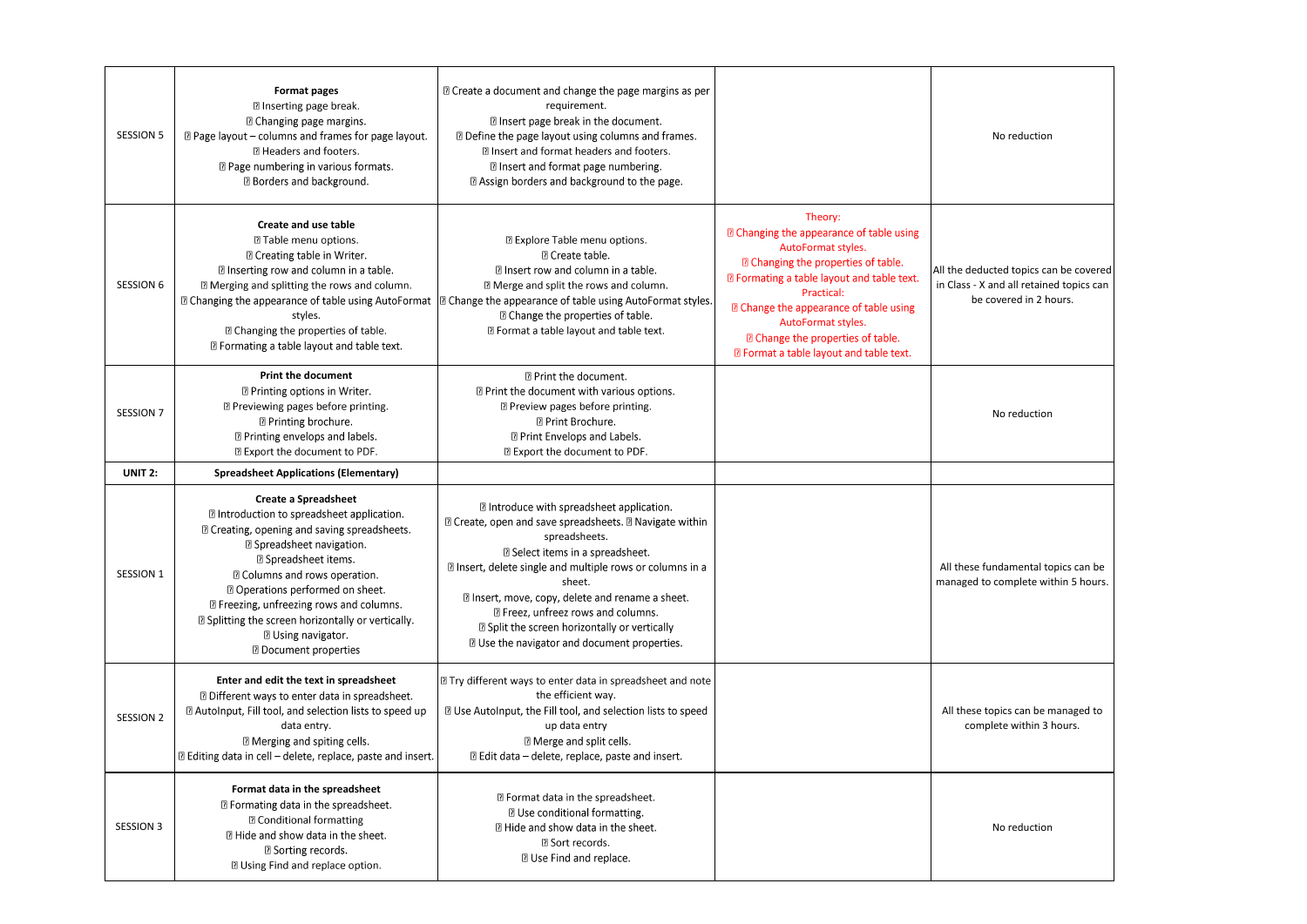| SESSION 4         | Create charts and graphs<br><sup>2</sup> Creating charts and graphs using wizard.<br>I Editing charts and graphs.<br><b>D</b> Formating charts and graphs.<br><b>Z</b> Resizing and moving charts.<br><b>Z</b> Exporting charts.<br>D Different types of charts.                                                                                | <sup>2</sup> Create charts and graphs using wizard for sample data.<br>I Edit charts and graphs.<br><b>D</b> Format charts and graphs.<br>I Resize and move charts.<br><b>Z</b> Export charts.<br>I Demonstrate different types of charts from sample data.                                                                                |                                                                                                                                                                                                                                                                                                                                            | All these topics can be managed to<br>complete within 3 hours.                                                                                    |
|-------------------|-------------------------------------------------------------------------------------------------------------------------------------------------------------------------------------------------------------------------------------------------------------------------------------------------------------------------------------------------|--------------------------------------------------------------------------------------------------------------------------------------------------------------------------------------------------------------------------------------------------------------------------------------------------------------------------------------------|--------------------------------------------------------------------------------------------------------------------------------------------------------------------------------------------------------------------------------------------------------------------------------------------------------------------------------------------|---------------------------------------------------------------------------------------------------------------------------------------------------|
| <b>SESSION 5</b>  | Add graphs<br><sup>2</sup> Different ways to add graphics in a spreadsheet.<br><sup>2</sup> Options to modify, position, resize and arrange<br>images                                                                                                                                                                                           | I Insert graphics image in a spreadsheet by various ways.<br>12 Practice to modify, position, resize and arrange image in<br>the spreadsheet.                                                                                                                                                                                              |                                                                                                                                                                                                                                                                                                                                            | All these topics can be managed to<br>complete within 2 hours.                                                                                    |
| <b>SESSION 6</b>  | Use formulas and functions<br><b>I</b> Formulas and functions in spreadsheet.<br><b>I</b> Formula bar.<br>I Entering formula.<br><b>7</b> Using functions.<br><b>D</b> Using operators in functions.<br><b>D</b> Concept of absolute and relative reference.<br><b>D</b> Order of calculations<br><sup>1</sup> Regular expression in functions. | I Identify formula bar.<br>I Enter formula to get the sum of values across row and<br>column.<br>I Use basic functions on sample data.<br>I Use the operators in functions.<br><b>D</b> Demonstrate the absolute and relative reference.<br><b>Demonstrate the order of calculations.</b><br><b>D</b> Use regular expression in functions. | Theory:<br><sup>2</sup> Concept of absolute and relative reference.<br><b>D</b> Order of calculations<br><b>Regular expression in functions.</b><br>Practical:<br><sup>2</sup> Demonstrate the absolute and relative<br>reference.<br><sup>2</sup> Demonstrate the order of calculations.<br><b>D</b> Use regular expression in functions. | Deductade topics are time consuming<br>so can be deducted in this pandemic<br>situation.<br>All the retained topics can be covered<br>in 4 hours. |
| SESSION 7         | Print the spreadsheet<br>17 Printing the entire spreadsheet.<br><sup>1</sup> Print options for selected pages, ranges of<br>spreadsheet.                                                                                                                                                                                                        | <b>D</b> Print the entire spreadsheet.<br>I Use the options to print the selected pages, ranges of<br>spreadsheet.                                                                                                                                                                                                                         |                                                                                                                                                                                                                                                                                                                                            | All these topics can be managed to<br>complete within 1 hours.                                                                                    |
| UNIT <sub>3</sub> | Presentation                                                                                                                                                                                                                                                                                                                                    |                                                                                                                                                                                                                                                                                                                                            |                                                                                                                                                                                                                                                                                                                                            |                                                                                                                                                   |
| <b>SESSION 1</b>  | Create a presentation<br>I Introduction to presentation software.<br><b>D</b> Starting Impress.<br>I Components of main Impress window.<br>D Different workspace views.<br><sup>2</sup> Creating a new presentation using wizard.<br><b><i>R</i></b> Formating the presentation.<br><b>Z</b> Running the presentation.                          | <b>2</b> Start Impress<br>I Identify and name the various components of main<br>Impress window<br>I Observe the different workspace views.<br><sup>2</sup> Create a new presentation using wizard.<br><b>Ⅱ Format the presentation</b><br><b>Run the presentation.</b>                                                                     |                                                                                                                                                                                                                                                                                                                                            | No deduction                                                                                                                                      |
| <b>SESSION 2</b>  | <b>Slide Master</b><br><b>R</b> Slide masters.<br>I Creating the slide masters.<br>7 Applying the slide masters to all slide. 7 Modifying the<br>slide masters.<br>I Creating own templates.<br><sup>1</sup> Default template.<br><b>D</b> Editing and organizing templates.                                                                    | <b>R</b> Create the slide masters.<br><sup>2</sup> Apply the slide masters to the presentation.<br>I Modify the slide masters<br>I Create your own templates.<br><b>D</b> Set default template<br>I Edit and organize templates.                                                                                                           |                                                                                                                                                                                                                                                                                                                                            | These topics can be managed to<br>complete within 3 hours.                                                                                        |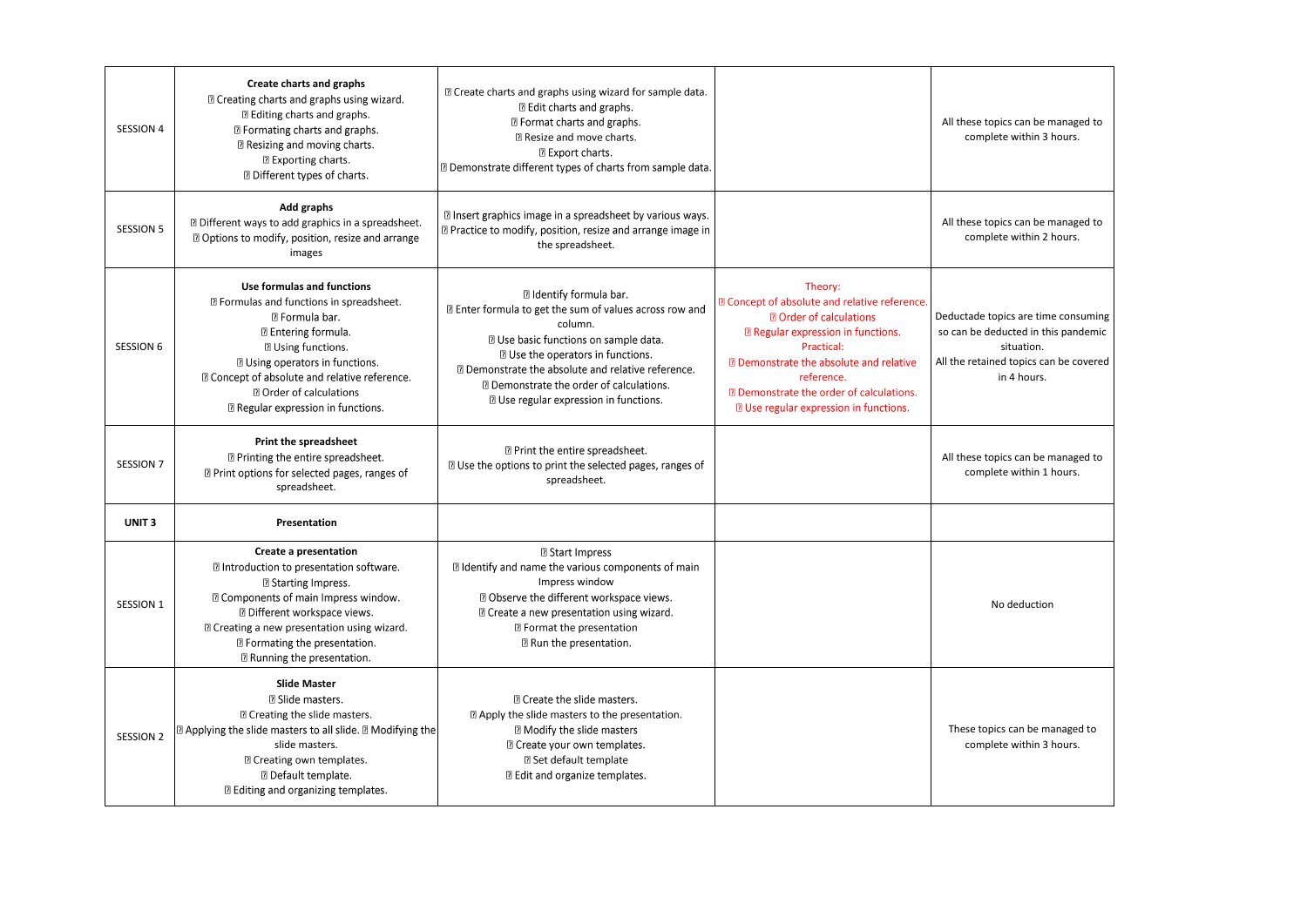| <b>SESSION 3</b> | <b>Add and Format Text</b><br><b>7 Text boxes.</b><br><b>I</b> Entering text into text boxes.<br>I Moving and resizing the text boxes.<br>I Formating the text in text boxes.<br><b>D</b> Bulleted and numbered lists in presentation.<br>12 Creating and using tables in presentation.                                                                                              | I Identify the text boxes.<br><b>图 Enter text into text boxes.</b><br>I Move and resize the text boxes.<br>I Format the text in text boxes.<br><b>D</b> Create and use bulleted and numbered lists in<br>presentation.<br><sup>2</sup> Create and use tables in presentation.                                                                       |                                                                                                                              | These topics covered in Word<br>Processing, so can be managed to<br>complete in 2 hours.                |
|------------------|--------------------------------------------------------------------------------------------------------------------------------------------------------------------------------------------------------------------------------------------------------------------------------------------------------------------------------------------------------------------------------------|-----------------------------------------------------------------------------------------------------------------------------------------------------------------------------------------------------------------------------------------------------------------------------------------------------------------------------------------------------|------------------------------------------------------------------------------------------------------------------------------|---------------------------------------------------------------------------------------------------------|
| <b>SESSION 4</b> | <b>Add and Format Images</b><br><b>I</b> Inserting images into presentation from various<br>sources<br>■ Options to move, resize and rotate the image.<br>I Image toolbar.<br>I Formating image.<br><b>D</b> Deleting an image                                                                                                                                                       | <b>Illnsert images into presentation from various sources</b><br>7 Move, Resize and Rotate the image<br><b>I</b> Format the image using Image toolbar<br><b>D</b> Delete an image                                                                                                                                                                   |                                                                                                                              | These topics covered in Word<br>Processing, so can be managed to<br>complete in 2 hours.                |
| <b>SESSION 5</b> | <b>Manage Graphics Objects</b><br><b>I Tools on the Drawing tool bar.</b><br><sup>2</sup> Creating lines and basic shapes using tool.<br>I Grouping and ungrouping the graphics objects.<br>I Editing and formating the groups.<br><sup>2</sup> Positioning and resizing the graphics objects.<br><b>D</b> Special effects to graphics objects.                                      | I Identify and use the various tools on the Drawing tool<br>bar<br>X Create lines and various shapes using the appropriate<br>tool on the Drawing tool bar<br><sup>2</sup> Group and ungroup the graphics objects<br>I Edit and format the groups<br><b>Position and resize the graphics objects</b><br>a Apply special effects to graphics objects | Theory:<br><b>D</b> Special effects to graphics objects.<br>Practical:<br><b>D</b> Apply special effects to graphics objects | The deducted topic is ot so much<br>necessary.<br>All the retained topics can be covered<br>in 3 hours. |
| <b>SESSION 6</b> | <b>Format Graphics Object</b><br>I Graphics objects.<br><b>D</b> Formating lines.<br>I Formating area fills.<br>I Creating new area fills.<br><b><i>R</i></b> Formating text in objects.<br><sup>2</sup> Formating connectors.<br>I Image styles.                                                                                                                                    | I List graphics objects.<br><b>2 Format lines.</b><br><b>D</b> Format area fills.<br><sup>1</sup> Create new area fills.<br><b>D</b> Format text in objects.<br><b>D</b> Format connectors.<br>I Work with image styles.                                                                                                                            |                                                                                                                              | These topics can be managed to<br>complete within 3 hours.                                              |
| <b>SESSION 7</b> | <b>Create Slide Shows Transitions, and animations</b><br><sup>1</sup> Creating a slide show using basic settings.<br>I Creating a customized slides show.<br>I Editing, deleting, or copying a custom slide show.<br>a Adding, removing transitions.<br>2 Setting timing to change slide automatic.<br>a Applying, changing and removing animation effects.<br>I Running slide show. | <b>D</b> Create a slide show using basic settings<br>I Create a customized slides show<br>I Edit, delete, or copy a custom slide show<br>a Add. remove transitions<br><b>If</b> Set timing to change slide automatic<br>a Apply, change and remove animation effects.<br><b>If</b> Run a slide show using keyboard and mouse.                       |                                                                                                                              | These topics can be managed to<br>complete within 3 hours.                                              |